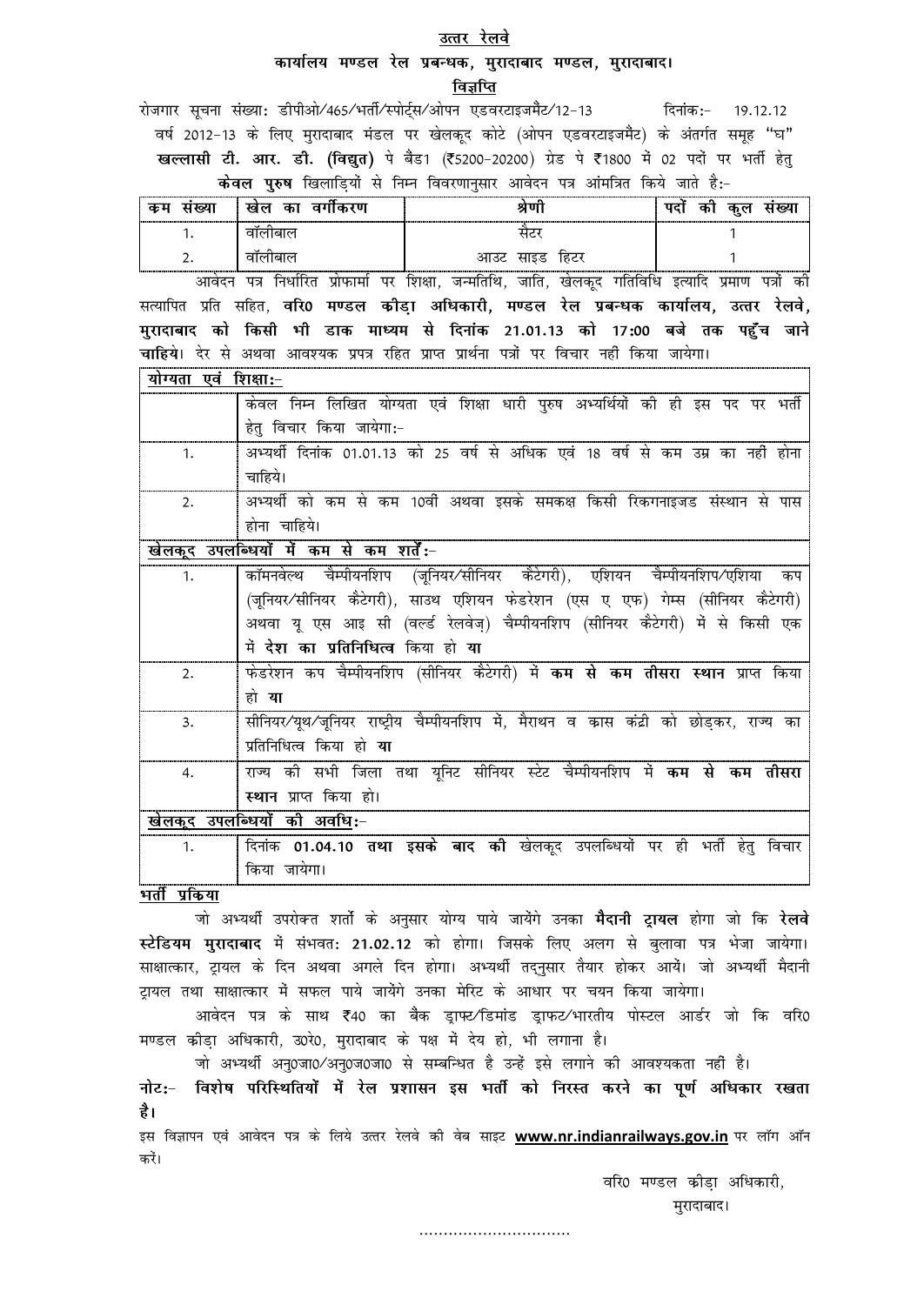| खेलकूद कोटा (ओपन एडवरटाइजमैंट) - 2012-13 के अन्तर्गत समूह 'घ' में भर्ती हेतु आवेदन<br>पत्र     |            |
|------------------------------------------------------------------------------------------------|------------|
| सेवा में,                                                                                      | राजपत्रित  |
| र्वर0 मण्डल कोडा अधिकारी,                                                                      | अधिकारी से |
| उत्तर रेलवे, मं0रे0प्र0 कार्यालय,                                                              | सत्यापित   |
| मुरादाबाद (उ0प्र0)                                                                             | टिकिट साइज |
| पिन-244 001                                                                                    | फोटो       |
|                                                                                                | चिपकार्ये  |
|                                                                                                |            |
|                                                                                                |            |
| (ड.) बैक ड्राफ्ट⁄'डिमांड ड्राफट⁄पोस्टर आर्डर सं0दिनांकराशि ₹                                   |            |
|                                                                                                |            |
|                                                                                                |            |
|                                                                                                |            |
|                                                                                                |            |
|                                                                                                |            |
|                                                                                                |            |
|                                                                                                |            |
|                                                                                                |            |
|                                                                                                |            |
|                                                                                                |            |
|                                                                                                |            |
|                                                                                                |            |
|                                                                                                |            |
|                                                                                                |            |
|                                                                                                |            |
|                                                                                                |            |
|                                                                                                |            |
| 12. यदि आप सरकारी सेवा में है तो सेवा विवरण:-                                                  |            |
|                                                                                                |            |
|                                                                                                |            |
|                                                                                                |            |
| (कृपया सेवा विवरण की सत्यापित प्रतिलिपि तथा एम्पलायर का अनापत्ति प्रमाण पत्र संलग्न करें)      |            |
| 13. संलग्नकों की सूची                                                                          |            |
|                                                                                                |            |
|                                                                                                |            |
|                                                                                                |            |
| 14. घोषणा:-                                                                                    |            |
| में यह घोषणा करता हूँ कि आवेदन पत्र में उल्लिखित सभी विवरण मेरी निजी जानकारी और                |            |
| विश्वास के आधार पर सत्य है। कुछ भी छिपाया नहीं गया है। मैं जानता हूँ कि मेरे द्वारा दी गयी कोई |            |
| भी सूचना यदि असत्य अथवा गलत पायी जाती है तो मेरी पात्रता रद्द की जा सकती है। मैं यह भी         |            |
| जानता हूँ कि कोई सूचना असत्य तथा गलत पाये जाने की स्थिति में मेरी नियुक्ति बगैर किसी सूचना के  |            |
| समाप्त की जा सकती है।                                                                          |            |

| स्थान  |  |  |  |  |  |  |  |  |
|--------|--|--|--|--|--|--|--|--|
| त्नांक |  |  |  |  |  |  |  |  |

अभ्यर्थी के हस्ताक्षर

| हिन्दी में   |
|--------------|
| अंग्रेजी में |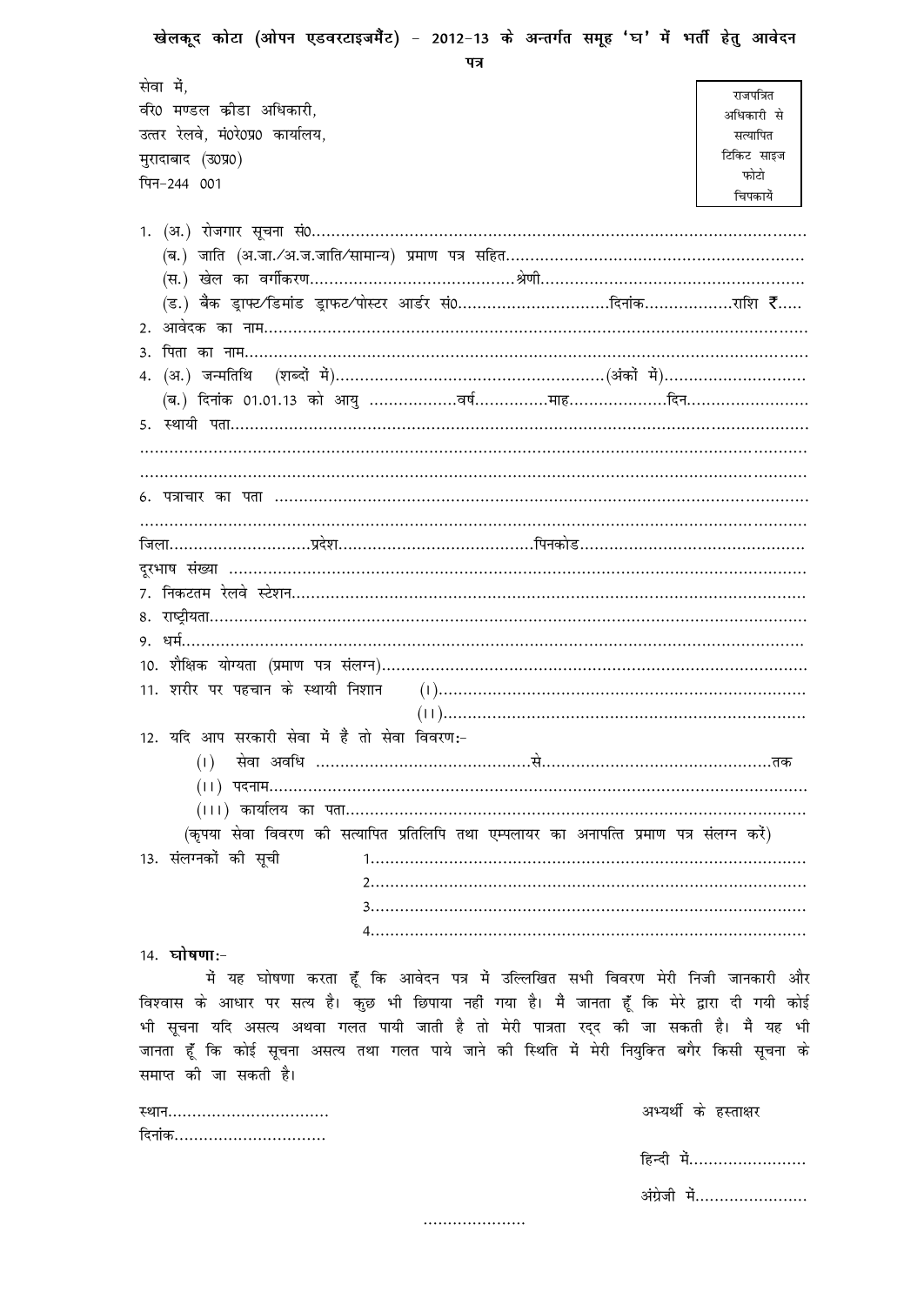#### **Northern Railway**

### **OFFICE OF THE DIVISIONAL RAILWAY MANAGER, MORADABAD DIVISION, MORADABAD. Advertisement**

Employment Notice No. DPO/465/Rectt./Sports/Open Adv. /2012-13 Dated: - 19.12.12

Moradabad Division, Northern Railway invites applications only from male sports persons for recruitment on 02 posts of **Khallasi TRD (Elect.)** in Group 'D' Pay Band 1 (`5200-20200) Grade Pay  $\overline{5}1800$  against Sports Quota (Open advertisement) for the year 2012-13 as per details below:-

| S.No.      | Classification of Sports | Category        | <br>No. of posts |
|------------|--------------------------|-----------------|------------------|
| ᅩ.         | 'olleyball               | Setter          |                  |
| <u>.</u> . | 'ollevball               | Out Side Hitter |                  |

Applications on prescribed performa along with attested photocopies of documents regarding educational qualification, Date of birth, Caste, Sports Activities etc. should reach to **Sr. Divisional Sports Officer, DRM'<sup>S</sup> Office, Northern Railway, Moradabad by any postal mode ON or BEFORE 17:00 hrs. on 21.01.13**. Applications received late or without required documents shall not be entertained.

|                | <b>Eligibility and Qualification:</b>                                                              |  |  |  |  |  |  |
|----------------|----------------------------------------------------------------------------------------------------|--|--|--|--|--|--|
|                | Male Candidates having under mentioned qualifications and eligibility shall only                   |  |  |  |  |  |  |
|                | be considered for appointment to these posts:                                                      |  |  |  |  |  |  |
| 1.             | The candidate should not be above the age of 25 years and below 18 years as on                     |  |  |  |  |  |  |
|                | 01.01.13.                                                                                          |  |  |  |  |  |  |
| 2.             | The candidates should have passed a minimum of Class $10th$ or equivalent from                     |  |  |  |  |  |  |
|                | any recognized institution.                                                                        |  |  |  |  |  |  |
|                | <b>Minimum norms in Sports achievements:</b>                                                       |  |  |  |  |  |  |
| $\mathbf{1}$ . | Represented the Country in any of the following Championships/events:-                             |  |  |  |  |  |  |
|                | Commonwealth Championships (Junior/Senior Category)                                                |  |  |  |  |  |  |
|                | Asian Championships/Asia Cup (Junior/Senior Category)                                              |  |  |  |  |  |  |
|                | South Asian Federation (SAF) games (Senior Category)                                               |  |  |  |  |  |  |
|                | USIC (World Railways) Championships (Senior Category) OR                                           |  |  |  |  |  |  |
| 2.             | At least 3 <sup>rd</sup> Position in Federation Cup Championships (Senior Category) OR             |  |  |  |  |  |  |
| 3.             | Represented a State of equivalent Unit, except in Marathon and Cross Country, in                   |  |  |  |  |  |  |
|                | Senior/Youth/Junior National Championships OR                                                      |  |  |  |  |  |  |
| 4.             | At least 3 <sup>rd</sup> Position in Senior State Championships for all Units and Districts of the |  |  |  |  |  |  |
|                | State.                                                                                             |  |  |  |  |  |  |
|                | <b>Period for reckoning Sports Achievements:</b>                                                   |  |  |  |  |  |  |
| 1.             | Sports achievements on or after 01.04.10 shall only be considered for                              |  |  |  |  |  |  |
|                | recruitment.                                                                                       |  |  |  |  |  |  |
|                | <b>Recruitment Procedure:</b>                                                                      |  |  |  |  |  |  |

 **Recruitment Procedure:** Those candidates, who found eligible as per conditions above, shall be required to under-go **Field Trial** at the **Railway Stadium Moradabad**. **Field Trial** will be held on **21.02.13** (Tentatively) for which call letters will be sent separately. Interview will be held on the same day or next day of the trial. The candidates found suitable in the field trial and interview will

be selected on the basis of merit. Application form to be accompanies with a Bank Draft/Demand Draft/Postal Order valuing `40 in favour of **Sr. Divisional Sports Officer, Northern Railway, Moradabad.**

The candidates belong to SC/ST categories are exempted from sending Bank Draft/Demand Draft/Postal Order.

**NOTE: Railway Administration reserves the right to cancel the recruitment in the exceptional circumstances.**

For this advertisement and application form log on to **[www.nr.indianrailways.gov.in](http://www.nr.indianrailways.gov.in/)**

 Sr. Divisional Sports Officer Moradabad.

\*\*\*\*\*\*\*\*\*\*\*\*\*\*\*\*\*\*